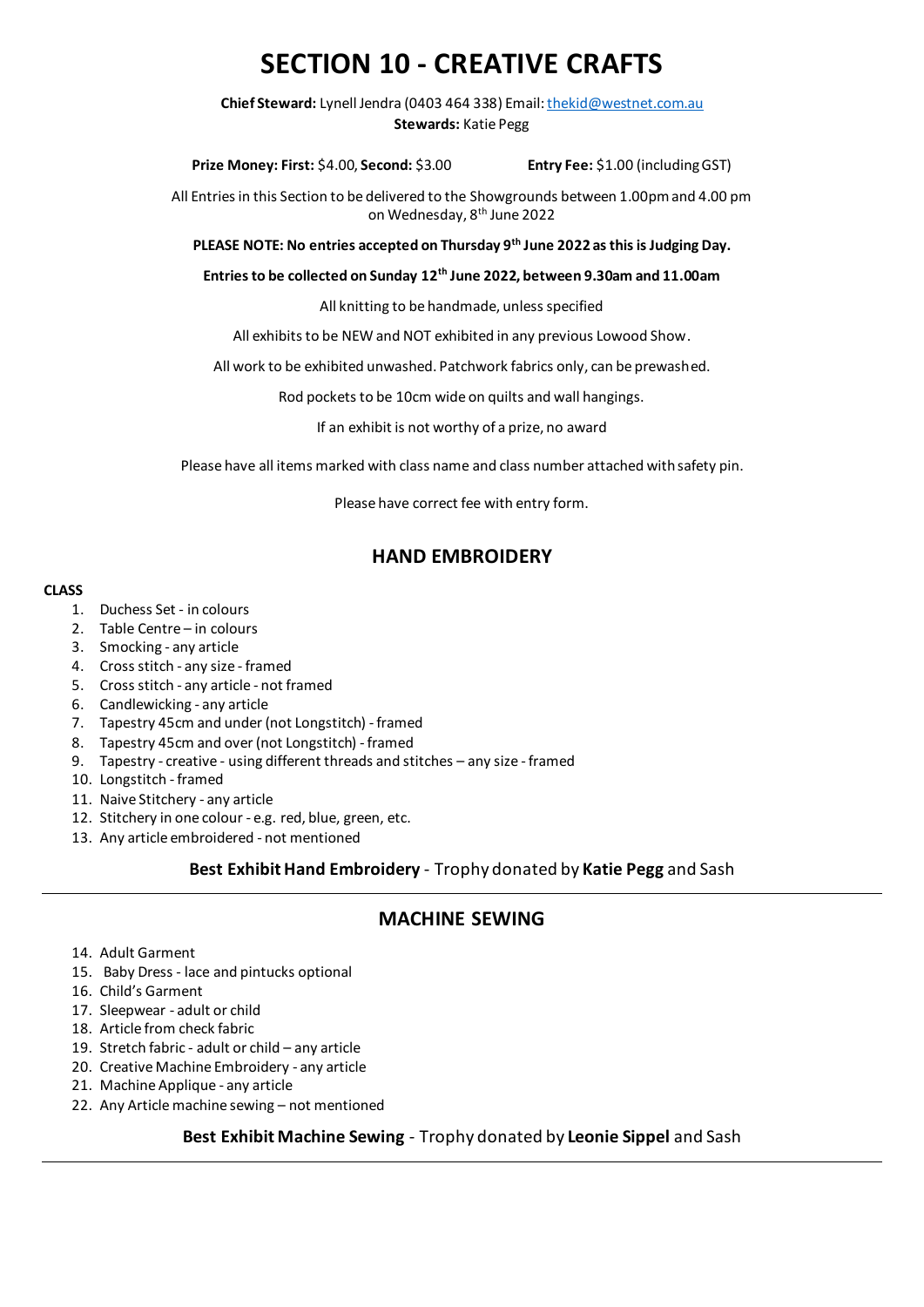## **CROCHET**

- 23. Duchess Set in 20 or 40 cotton
- 24. Table Centre in 20 or 40 cotton 30cm and over
- 25. 2 Doilies, under 25cm in diameter distinct designs in 40 cotton or over
- 26. 2 Doilies, under 25cm in diameter distinct design in 20 cotton
- 27. Handkerchief crochet edge/corner
- 28. Table Runner 60cm and over
- 29. Baby's Set, 3 pieces in wool/wool blend
- 30. Dress Hanger hook must be covered
- 31. Knee Rug lap size wool/wool blend
- 32. Toy wool/wool blend
- 33. Tea Cosy wool/wool blend
- 34. Any Article not mentioned

## **Best Exhibit Crochet** - Trophy donated by **Geoff Beattie and family** in loving memory of **Lily Beattie** and Sash

## **KNITTING**

35. Baby Set - 3 pieces in wool/wool blend

#### 36. Baby's Bonnet and Booties

- 37. Adult or Child's Jumper or Cardigan 8 ply and over
- 38. Adult or Child's Jumper or Cardigan 6 ply and under
- 39. Any article using eyelet lace
- 40. Toy wool/wool blend
- 41. Tea Cosy wool/wool blend must be lined
- 42. Any article made from fashion wool, e.g. feather, ostrich, etc
- 43. Any Article not mentioned

#### **Best Exhibit Knitting** - Trophy donated by **Mrs V's Drapery, Lowood** and Sash

## **PATCHWORK**

- 44. Quilt machine pieced only hand/domestic machine quilted
- 45. Quilt machine pieced hand/machine appliqué
- 46. Quilt any work quilted on a quilting frame, long arm or commercially
- 47. Lap Quilt / Cot Quilt
- 48. Wall hanging machine pieced only
- 49. Wall hanging machine pieced, hand/machine appliqué
- 50. Wall hanging machine piecing, hand/machine embroidery
- 51. Cushion hand/machine pieced
- 52. Cushion hand/machine appliqué
- 53. Bag any size
- 54. Table Runner
- 55. Any article not mentioned
- 56. Novice Quilt any size

#### **Best Exhibit Patchwork** - Trophy donated by **Lynell Jendra** and Sash

*Best Exhibit Patchwork Quilt is eligible to compete in Quilts Across Queensland at the 2022 RNA Brisbane Ekka. Please see Chief Steward for details. A quilt can only represent one Show Society in Quilts Across Queensland.*

# **HANDCRAFTS**

- 57. Dressed Doll
- 58. Naive Doll Dressed
- 59. Something new from something old
- 60. Christmas Decoration any article
- 61. Nylon Ribbon any article
- 62. Beadwork any article
- 63. Rice Paper any article
- 64. Teddy Bear fur fabric
- 65. Bag any type of work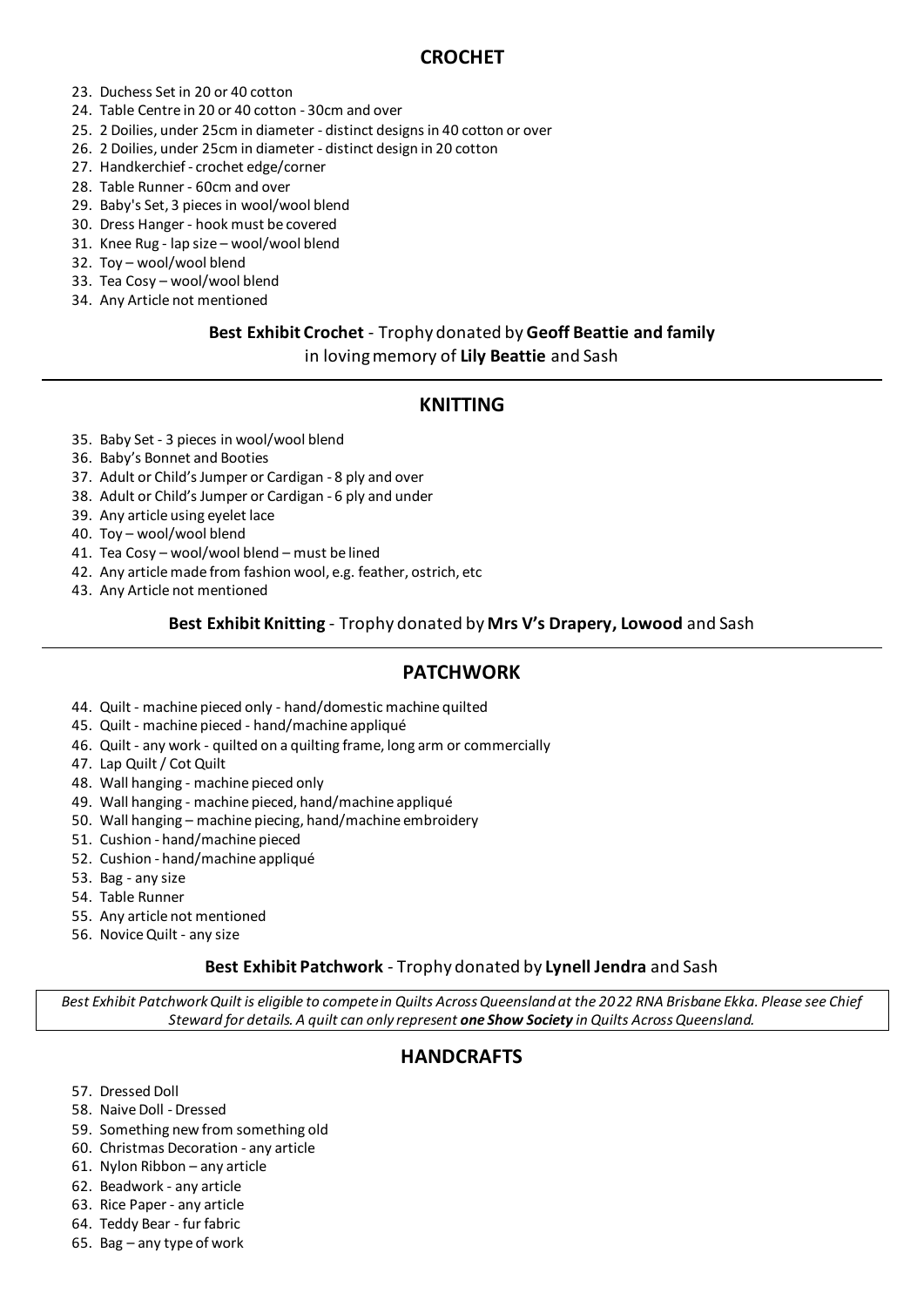- 66. Scrapbooking one page any subject
- 67. Scrapbooking off the page
- 68. Card Making/Papercraft any medium
- 69. Folk Art Australiana any article
- 70. Folk Art Decorative any article
- 71. Folk Art Milk/cream can
- 72. Leatherwork any article
- 73. Diamond Dotz Large
- 74. Diamond Dotz Small
- 75. Adults only Lego any item must be on a board

#### **Best Exhibit Handcrafts** - Trophy donated by **Lorell Sippel** and Sash

# **65 YEARS AND OVER (No Entry Fee)**

- 76. Novelty Article
- 77. Any Article Hand Embriodery
- 78. Any Article Crochet in wool/wool blend/cotton
- 79. Any Article Knitting
- 80. Any Article Patchwork
- 81. Any Article Applique
- 82. Any Article Machine Sewing

#### **Best Exhibit 65 and over** - Trophy donated **Lowood Show Society Inc**

# **JUNIORS (16 years and under)**

- 83. Pillow Case machine sewn
- 84. Christmas Decoration any medium
- 85. Rug Knitted or Crocheted
- 86. Dress Hanger hook to be covered in same medium as hanger
- 87. Toy felt or material
- 88. Longstitch any size framed
- 89. Cross Stitch any size framed
- 90. Naive Stitchery any article
- 91. Patchwork/Applique any article
- 92. Scrapbooking one page any subject
- 93. Card Making/Papercraft any medium
- 94. Woodwork any article
- 95. Any craft item

### **Trophy for Most Points in Juniors** donated by **Big Ben's Bakery**

# **JUNIOR LEGO**

(Limit 1 (one) Item per Child, per Class - All Items must be in display box or on a board)

96. 3 - 6 years - Any Item

- 97. 7 10 years Any Item
- 98. 11 13 years Any Item
- 99. 14 16 years Any Item

#### **Best Exhibit Junior Lego** - Trophy donated by **Janeen Schulz**